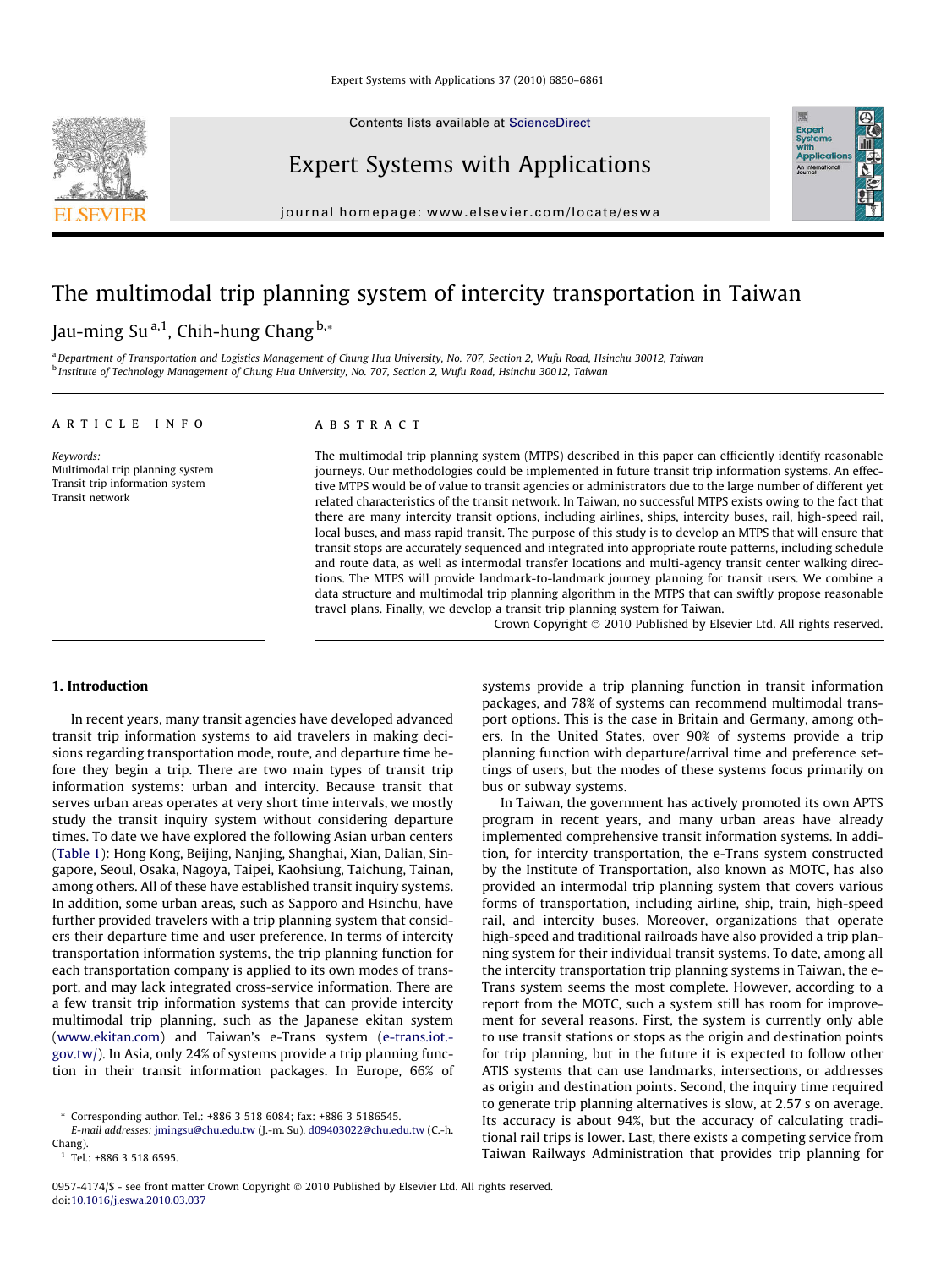<span id="page-1-0"></span>

| Table 1 |  |                                       |  |
|---------|--|---------------------------------------|--|
|         |  | Type of transit trip planning system. |  |

| Region        | Country                                              | Modes <sup>a</sup> | Time                | Preference <sup>b</sup>   | Limitation <sup>c</sup> |
|---------------|------------------------------------------------------|--------------------|---------------------|---------------------------|-------------------------|
| Asia          | Taiwan (ROC)                                         | B, R, M, H, A      | $\circ$             | TR                        | X                       |
| Asia          | Keelung (ROC)                                        | B                  | X                   | X                         | $\mathbf X$             |
| Asia          | Taipei area (ROC)                                    | B                  | X                   | ${\rm T}$                 | X                       |
| Asia          | Taichung (ROC)                                       | $\, {\bf B}$       | X                   | X                         | X                       |
| Asia          | Taipei (ROC)                                         | B, R               | X                   | X                         | X                       |
| Asia          | Taipei (ROC)                                         | $\, {\bf B}$       | X                   | X                         | X                       |
| Asia          | Tainan (ROC)                                         | $\, {\bf B}$       | $\mathsf X$         | $\mathbf X$               | X                       |
| Asia          | Taipei (ROC)                                         | B                  | X                   | X                         | X                       |
| Asia          | Taiwan (ROC)                                         | $\mathbb R$        | $\circ$             | TR                        | X                       |
| Asia          | Taiwan (ROC)                                         | H                  | $\circ$             | $\mathbf X$               | X                       |
| Asia          | Hsinchu (ROC)                                        | $\, {\bf B}$       | $\bigcirc$          | T,Dw                      | Dw                      |
| Asia          | Hong Kong (PRC)                                      | B                  | $\circ$             | X                         | X                       |
| Asia          | Hong Kong (PRC)                                      | $\, {\bf B}$       | $\circ$             | X                         | X                       |
| Asia          | Beijing (PRC)                                        | B                  | X                   | D                         | X                       |
| Asia          | Nanjing (PRC)                                        | B                  | X                   | $\mathbf X$               | X                       |
| Asia          | Xi'an (PRC)                                          | B,A                | X                   | X                         | X                       |
| Asia          | Dalian (PRC)                                         | $\, {\bf B}$       | $\mathsf X$         | $\mathbf X$               | X                       |
| Asia          | Shanghai (PRC)                                       | $\, {\bf B}$       | X                   | X                         | X                       |
| Asia          | Singapore (Singapore)                                | $\, {\bf B}$       | $\mathsf X$         | Tr,Dw,TR                  | Dw,Tr                   |
| Asia          | Head (Korea)                                         | B, R, M, A         | X                   | X                         | X                       |
| Asia          | Osaka (Japan)                                        | B                  | X                   | D                         | X                       |
| Asia          | Sapporo (Japan)                                      | B                  | X                   | C, Tr, T                  | Tr                      |
| Asia          | Nagoya (Japan)                                       | B                  | $\circ$             | T, Tr, C                  | Tr                      |
| Asia          | Japan (Japan)                                        | B.R.A              | $\bigcirc$          | T,Tr,D                    | Tr                      |
| Europe        | Central London (Britain)                             | B, R               | $\bigcirc$          | X                         | X                       |
| Europe        | London (Britain)                                     | M, A, R, B         | $\circ$             | X                         | X                       |
| Europe        | Europe                                               | B                  | $\bigcirc$          | X                         | X                       |
| Europe        | Paris (France)                                       | B                  | $\bigcirc$          | $\mathsf X$               | X                       |
| Europe        | <b>Britain</b>                                       | B, M, A            | $\circ$             | X                         | $\mathbf X$             |
| Europe        | <b>Britain</b>                                       | B, R, A            | X                   | $\mathsf X$               | X                       |
| Europe        | Germany                                              | B,M                | $\bigcirc$          | $\ensuremath{\mathrm{T}}$ | X                       |
| Europe        | England, including London (Britain)                  | B, R               | $\circ$             | T,Tr,Dw                   | Dw,Tr                   |
| North America | <b>USA</b>                                           | B,A                | X                   | Dw                        | Dw                      |
| North America | California (USA)                                     | B, R               | $\circ$             | T,Tr,C,Dw                 | Dw,Tr                   |
| North America | California (USA)                                     | B                  | $\circ$             | T,Dw,Tr                   | Tr                      |
| North America | Los Angeles (USA)                                    | $\, {\bf B}$       | $\bigcirc$          | T,Dw,Tr                   | Dw,Tr                   |
| North America | California, Colorado (USA)                           | B                  | $\bigcirc$          | T,Dw,Tr                   | Dw,Tr                   |
| North America | Santiago (USA)                                       | $\mathbf B$        | $\bigcirc$          | T,Dw,Tr                   | Dw,Tr                   |
| North America | Chicago (USA)                                        | B                  | $\circ$             | T,Dw,Tr                   | Dw,Tr                   |
| North America | Massachusetts (USA)                                  | B, R, M            | $\bigcirc$          | T,Dw,Tr                   | Dw,Tr                   |
| North America | City of Portland (USA)                               | B                  | $\circ$             | T,Dw,Tr                   | Dw,Tr                   |
| North America | Twin Cities (USA)                                    | B                  | $\circ$             | T,Dw,Tr                   | Dw,Tr                   |
| North America | Dallas (USA)                                         | $\mathbf B$        | $\circ$             | T,Dw,Tr                   | Dw,Tr                   |
| North America | Austin, San Francisco Bay Area, Boston, Chicago,     | $\mathbf B$        | X                   | X                         | X                       |
|               | Dallas, Houston, Seattle, New Jersey, New York (USA) |                    |                     |                           |                         |
| North America | New York (USA)                                       | B, R, M            | $\circ$             | T,Tr                      | Dw,Tr                   |
| North America | Pierce County, Washington state (USA)                | $\, {\bf B}$       | $\circlearrowright$ | T,Dw,Tr                   | Dw,Tr                   |
| North America | Seattle (USA)                                        | B                  | O                   | T,Dw,Tr                   | Dw,Tr                   |
| North America | Utah state (USA)                                     | B                  | $\bigcirc$          | T,Dw,Tr                   | Tr                      |
|               |                                                      |                    |                     |                           |                         |

 $A =$  aviation; B = bus; H = high-speed rail; R = rail; M = maritime.

 $b$  C = cost; D = travel distances; T = travel time; Tr = transfer; Dw = walking distances.

 $c$  Tr = Transfer; Dw = walking distances.

traditional railroad journeys. For the TRA system, the accuracy is 96%, but the inquiry time can be as long as 103 s.

The paper is structured as follows. The first section provides an introduction, and the second section describes the types and characteristics of intercity transportation in Taiwan. In the third section, we discuss the challenges encountered while developing our methodology for trip planning in accordance with the characteristics of intercity transportation. In the fourth section we summarize our proposal for a methodology for intermodal intercity trip planning. The fifth section offers a summary of the testing results for our methodology as well as a review. Conclusions and suggestions for future work are provided in the last section.

### 2. Characteristics of intercity transportation in Taiwan

In Taiwan, intercity transportation systems include the following five modes: high-speed railroad, traditional railroad, airlines, ships, and intercity bus (Table 2).

| Table 2 |                                     |  |  |
|---------|-------------------------------------|--|--|
|         | Intercity transportation in Taiwan. |  |  |

| Mode            | Types/routes | Stations/stops | Trips per day |
|-----------------|--------------|----------------|---------------|
| Aviation        | 1/53         | 17             | 291           |
| Bus             | 1/167        | $2000^+$       | 8000+         |
| Rail            | 8/1          | 215            | 860           |
| High speed rail | 3/1          | 8              | 130           |
| Maritime        | 1/59         | 24             | 267           |

- Airlines: In Taiwan, airlines mainly serve as transportation between off-shore islands, such Kinmen, Matsu, and Penghu, and the main island of Taiwan, as well as for intercity trips between the eastern and western parts of Taiwan, and intercity transportation among the main cities in western Taiwan, such as Taipei, Taichung, and Kaohsiung. Currently, Taiwan has ten airports, and eight off-shore island airports (as shown in [Fig. 1\)](#page--1-0) that serve a total of 27 routes. Although the high travel